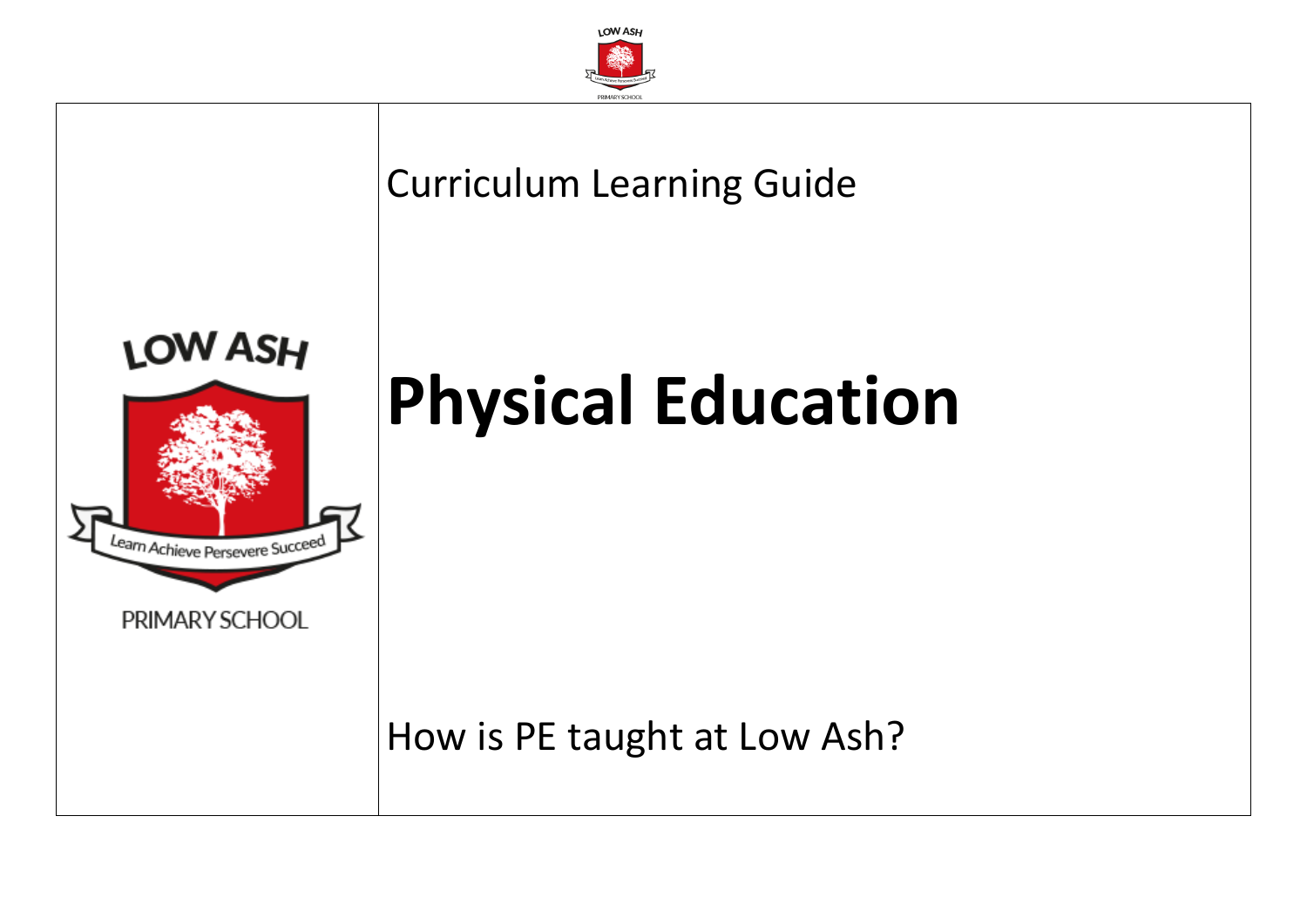

#### **Curriculum Intent**

### **What do we want to achieve with our PE curriculum?**

At Low Ash Primary School, we believe that our high-quality Physical Education curriculum provides learners with opportunities to succeed and achieve in competitive sport while significantly contributing to their health and well-being. It is our intent to inspire an active generation who enjoy taking part in physical activities, encouraging each other to succeed and working positively together as part of a team. Our PE curriculum is closely aligned to the national curriculum but we believe that an innovative and varied curriculum, along with a large variety of extra-curricular opportunities, allows learners to connect their knowledge, skills and understanding to enable them to be confident individuals. A broad and balanced curriculum also allows learners to understand the importance of their physical health and the impact this will have on their mental health and well-being. We are able to provide children with a safe and supportive environment in a large range of different physical activities which will support children's physical, emotional, social and moral development. We believe that children should be exposed to as many varied activities and opportunities as possible to allow children to explore their interests. This is done by them being exposed to activities that may be difficult to access outside of the school environment. Our inclusive approach also provides a variety of opportunities for learners to develop collaboration, communication and leadership skills. Our approach to Physical Education and events ensures that children are consistently given opportunities to develop personal qualities and skills, allow them to build 'resilience' and 'tolerance' through sport and competitions and learn fairness and respect, qualities that make children good members of society.

#### **Implementation**

## **How will this be achieved?**

Using Complete PE as a basis, we have created a curriculum which weaves together fundamental skills of movement and co-ordination alongside key skills and understanding within the key areas of athletics, dance, gymnastics, invasion games, striking and fielding, outdoor and adventurous activity and swimming. We provide opportunities to gain skills which are transferable in the five areas of activity as outlined in the Primary National Curriculum for Physical Education and our curriculum also provides opportunities for children to learn and apply new skills and knowledge, building each year, on children's previous knowledge and experience. This is supported by good quality feedback, and consistent self and peer evaluation.

In reception, our learners are giving regular opportunities to independently get ready for PE and begin to learn what happens to their bodies during PE and physical activity. They are given many opportunities to jump, slide, crawl and roll to develop coordination and gross motor skills. Our learners are also given the freedom to move to music, copy and perform dances and move around safely whilst exploring how to manage their own body on and off apparatus, with and without equipment and at various speeds.

As children move into KS1, they become more physically confident and competent developing their core movement and balance, agility and co-ordination working both independently and with others. They are encouraged to explore movement imaginatively with expression, music and responding to a range of stimuli. KS1 children are taught to use a range of movements such as jumping, running, throwing, catching and kicking individually and in a combination as part of team. They are given opportunities to work as a team in competitive situations and develop an understanding of tactics and how these can help them to win.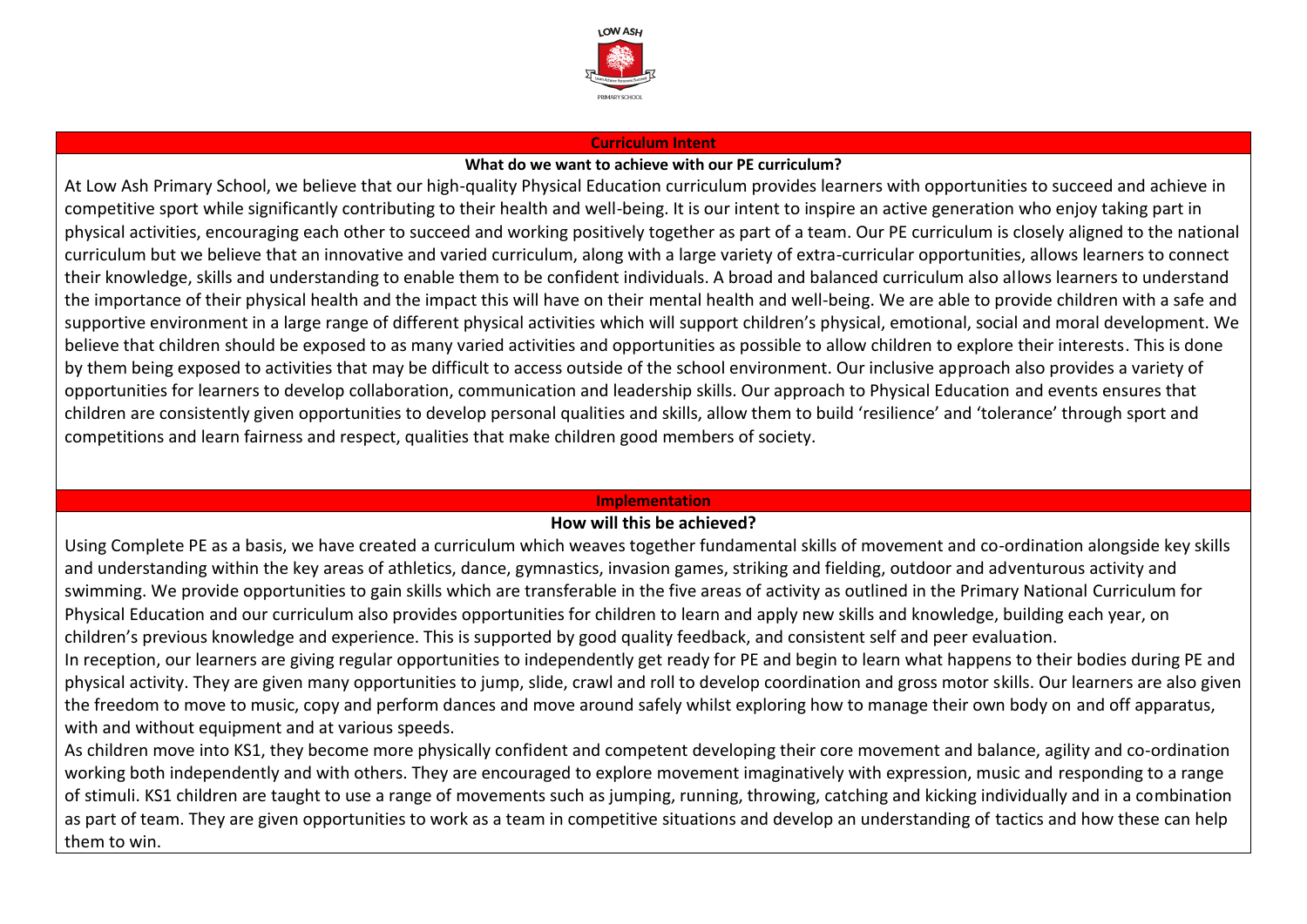

In KS2 our children continue to develop their knowledge and skills and are given a range of opportunities to use them in different ways, learning different sports and physical activities. This is done through our curriculum and our annual 'Healthy Schools Week'. Through our curriculum, our children create and perform dances using a range of stimuli and music. They are encouraged to use techniques such as: unison, cannon, freeze frame and motif alongside a range of patterns and movements. Throughout all the disciplines of sport, technique, balance, control, strength and flexibility are developed. Children in KS2 continue to develop an understanding of how to succeed in different sports and activities and learn to evaluate their own successes and discover areas they may need to develop. Small-sided games are set up to engage children and to give them opportunities to develop team skills, resilience and perseverance in increasingly challenging situations. All KS2 children will develop their understanding and knowledge of water safety and how to be safe around water. Our Year 4 children receive swimming instruction to swim competently and confidently as well as using a range of swimming strokes effectively. They also gain practical skills in performing safe self-rescue in different water-based situations. Through our PE curriculum, our KS2 children develop their knowledge and gain a better understanding of the importance of communication, collaboration and decision making (both individually and as part of a team) as a life skill required to be a successful member of society.

Our assessment is based on statements in our planning and staff can use this to help assess where the children are in the curriculum. Children will self and peer assess regularly throughout their PE lessons. Many extra-curricular opportunities are given to our children at Low Ash to allow them to further flourish and achieve their potential. Opportunities for clubs are carefully planned throughout our school day and are offered to children in EYFS, KS1 and KS2 throughout the school year. Many of our children take part in festivals, events and competitions in inter-schools competitions and these opportunities are offered to children in KS1 and KS2 as well as SEND children.

We hold an annual 'Healthy Schools Week' where our children work with a wide range of specialist coaches, athletes, first aid technicians, chefs, mindfulness coaches, outdoor and adventurous activities, sailing, equestrian and many more sporting and health industries. The program for this week looks at helping children understand how to maintain a healthy lifestyle, look after their physical health and fitness, how they can follow a career in sport and health and how to take care of their mental health and well-being.

All children at Low Ash Primary School take part in all aspects of our PE curriculum. Our PE curriculum aims to make a difference to the children's life by allowing children to take part in opportunities that they may not have outside of school. Where required, lessons and resources are adapted to ensure that all learners are included and can access the whole PE curriculum.

We also make cross curricular links with Physical Education. In Science, children learn their body parts and the technical names. They learn the importance of exercise and food, nutrients and hygiene and how this contributes to the functions of the body. They learn how oxygen, food and water is important and how they keep our bodies healthy and functioning e.g. the digestive system. In Geography, there are links with OAA as children learn directional language and how to read and orientate a map using grid references. In Maths, children can link counting, reading measures and comparing measurements, reading and recording times and distances. They learn problem solving skills, estimation and how to record data. In PSHE, children learn which foods are healthy and unhealthy, how to keep ourselves safe, what is good for our body and what is not (tobacco, drugs etc) and understanding rules and why we need to follow them.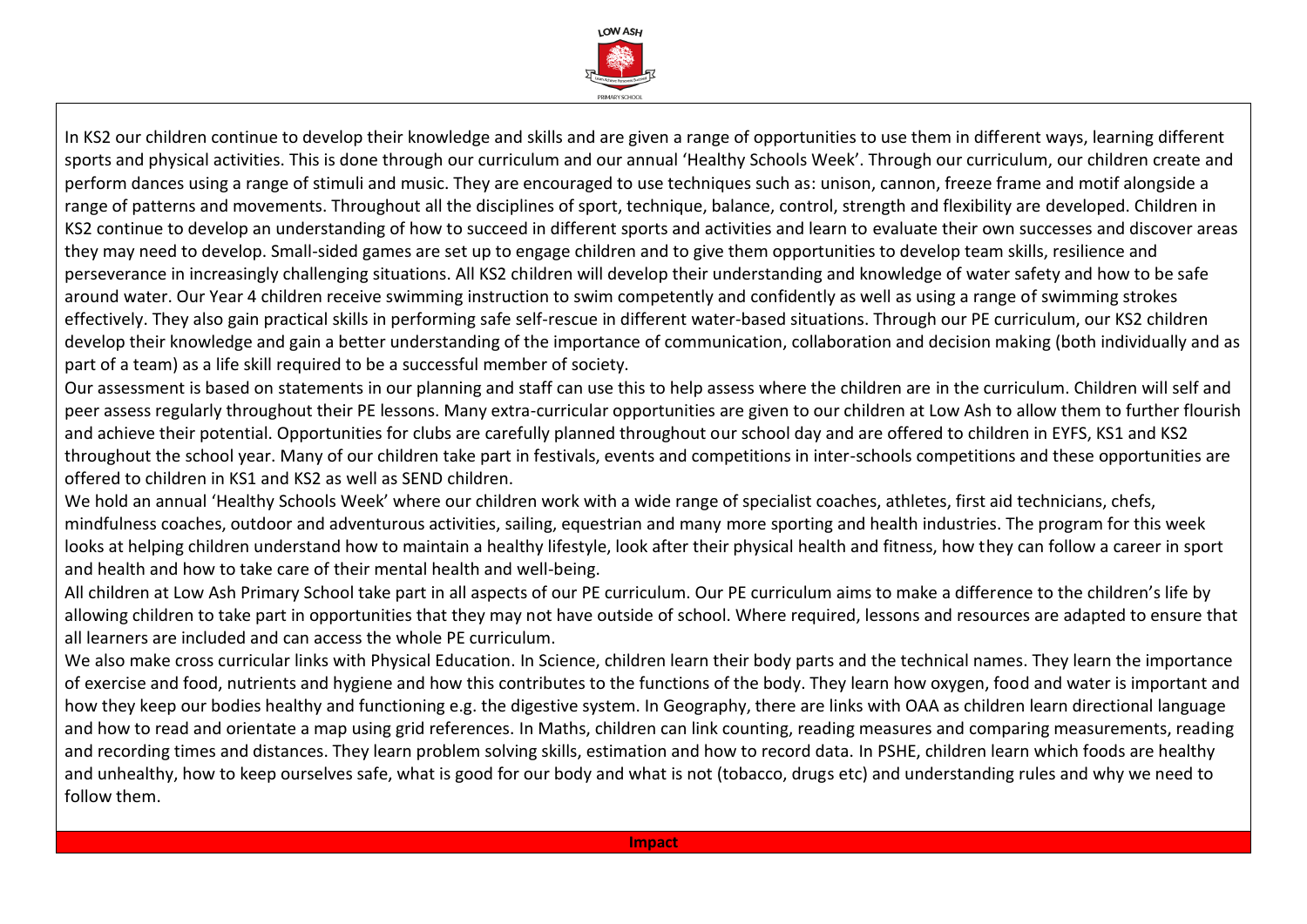

# **What will outcomes for learners be?**

At Low Ash, Physical Education helps our children to make informed decisions and understand the value of leading a healthy and active lifestyle. It allows them to become confident, respectful and valued members of the school and wider community. Through our high-quality PE curriculum, our children will:

- Participate in PE lessons with enthusiasm and give 100% effort.
- Enjoy PE and physical activities and sport and will seek additional extra-curricular activities in school and outside of school.
- Know more about PE and understand more about it and remember more.
- Be motivated to use the skills, values and attitudes taught in school both individually and as part of a team, to help live happy, healthy lives and be active, valued members within their community.
- Achieve or exceed age related expectations in PE.
- Benefit from improved fitness and well-being, not just through PE skills taught, but through the values and disciplines that PE promotes.
- Be happy, confident and well-respected members of society by implementing skills learnt from this are of the curriculum.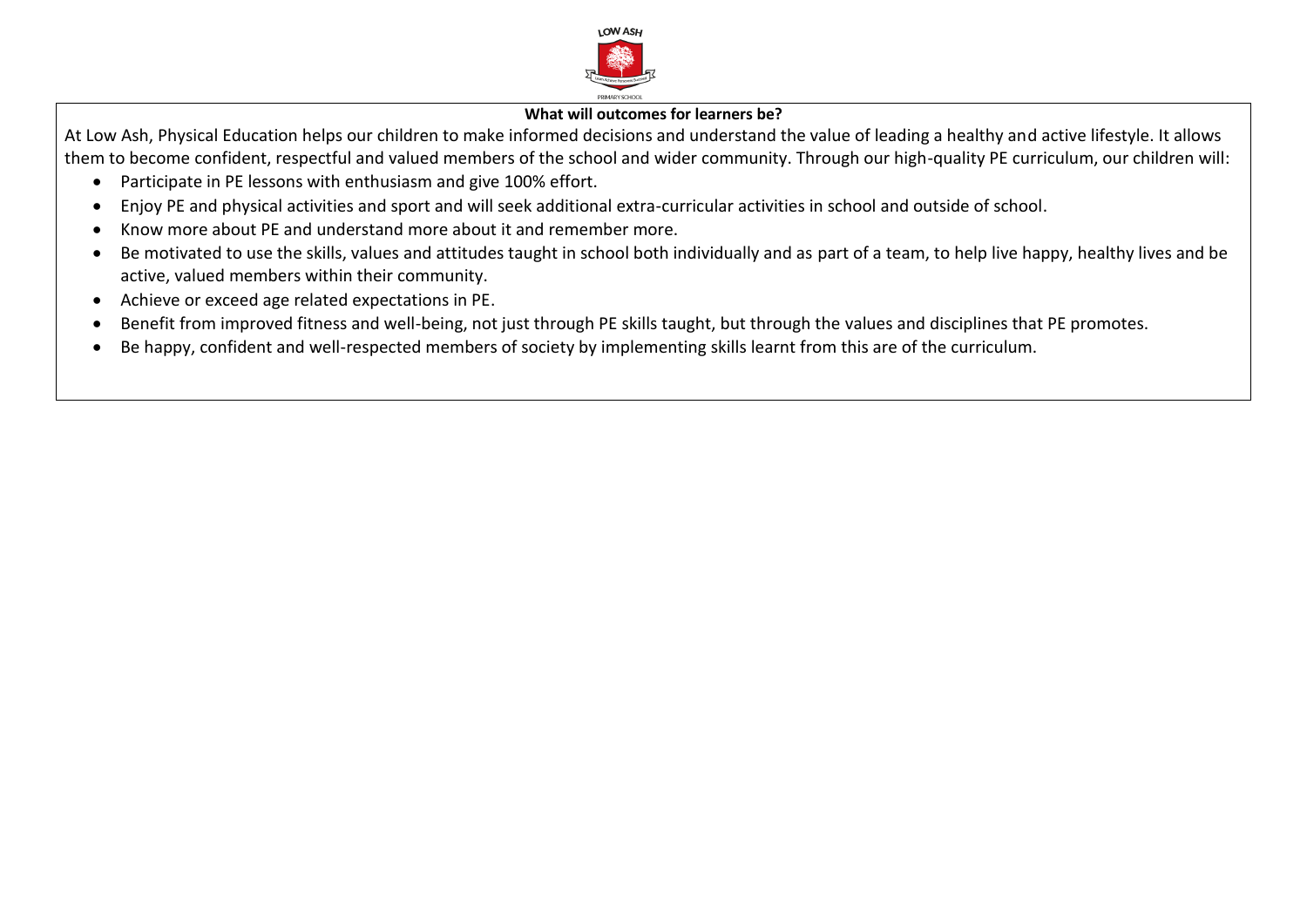

|                   | <b>Nursery</b>              | <b>Reception</b> | Year 1                 | <b>Year 2</b>        | Year <sub>3</sub>     | Year 4            | Year 5               | Year <sub>6</sub>     |
|-------------------|-----------------------------|------------------|------------------------|----------------------|-----------------------|-------------------|----------------------|-----------------------|
| <b>Athletics</b>  | Locomotion:                 |                  | Locomotion:            | Locomotion:          | <b>Athletics</b>      | <b>Athletics</b>  | <b>Athletics</b>     | <b>Athletics</b>      |
|                   | <b>Walking/Jumping</b>      |                  | <b>Running/Jumping</b> | <b>Jumping</b>       | -Explore running      | -Develop          | -Finishing a         | -Running for speed    |
|                   | -Explore/develop jumping    |                  | -Explore running       | -Consolidate         | for speed             | running at        | race                 | competition           |
|                   | -Sustain walking            |                  | -Running for           | jumping              | -Explore              | speed             | -Evaluating our      | -Running for          |
|                   |                             |                  | speed:                 | -Apply jumping into  | acceleration          | -Exploring our    | performance          | distance              |
|                   |                             |                  | Acceleration           | a game               | -Introduce            | stride pattern    | -Sprinting: My       | competition           |
|                   |                             |                  | -Explore running       | -Explore jumping     | /develop relay:       | -Exploring        | personal best        | -Throwing             |
|                   |                             |                  | in a team              | combinations         | Running for speed     | running at pace   | -Relay               | competition           |
|                   |                             |                  | -Develop jumping       | -Develop jumping     | in a team             | -Understand       | changeovers          | -Jumping              |
|                   |                             |                  | -Explore how           | combinations         | -Throwing:            | and apply tactics | -Introduce the       | competition           |
|                   |                             |                  | jumping affects        |                      | Accuracy vs           | when running      | Shot Put             |                       |
|                   |                             |                  | our bodies             |                      | distance              | for distance      | -Introducing         |                       |
|                   |                             |                  |                        |                      | -Standing long        | -Introduce the    | the hurdles          |                       |
|                   |                             |                  |                        |                      | jump                  | Javelin           |                      |                       |
|                   |                             |                  |                        |                      |                       | -Standing triple  |                      |                       |
|                   |                             |                  |                        |                      |                       | jump              |                      |                       |
| <b>Gymnastics</b> | High, Low, Over, Under      |                  | Wide, Narrow,          | Linking              | <b>Symmetry &amp;</b> | <b>Bridges</b>    | Counter              | <b>Matching &amp;</b> |
|                   | -Introduction to high, low, |                  | <b>Curled</b>          | -Developing linking  | <b>Asymmetry</b>      | -Introduction to  | <b>Balance &amp;</b> | <b>Mirroring</b>      |
|                   | over and under              |                  | -Introduction to       | -Linking on          | -Introduction to      | bridges           | Counter              | -Introduction to      |
|                   | -Introduction to the        |                  | wide, narrow and       | apparatus            | symmetry and          | -Application of   | <b>Tension</b>       | matching/             |
|                   | apparatus                   |                  | curled                 | -Jump, roll, balance | asymmetry             | bridge learning   | -Introduction to     | mirroring             |
|                   |                             |                  | -Exploring the         | sequences/on         | -Application of       | onto apparatus    | counter              | -Application of       |
|                   |                             |                  | difference             | apparatus            | learning onto         | -Develop          | balance              | matching/             |
|                   |                             |                  | between wide,          | -Creation of         | apparatus             | sequences with    | -Application of      | mirroring learning    |
|                   |                             |                  | narrow and curled      | sequences            | -Sequence             | bridges           | counter              | onto apparatus        |
|                   |                             |                  | -Transitioning         | -Completion of       | formation             | -Sequence         | balance              | -Sequence             |
|                   |                             |                  | between wide,          | sequences and        | -Sequence             | formation         | learning onto        | development           |
|                   |                             |                  | narrow and curled      | performance          | completion            | -Sequence         | apparatus            |                       |
|                   |                             |                  | movements              |                      |                       | completion        | -Sequence            |                       |
|                   |                             |                  | -Linking two           |                      |                       |                   | formation            |                       |
|                   |                             |                  | movements              |                      |                       |                   | -Counter             |                       |
|                   |                             |                  | together               |                      |                       |                   | Tension              |                       |
|                   |                             |                  |                        |                      |                       |                   | -Sequence            |                       |
|                   |                             |                  |                        |                      |                       |                   | completion           |                       |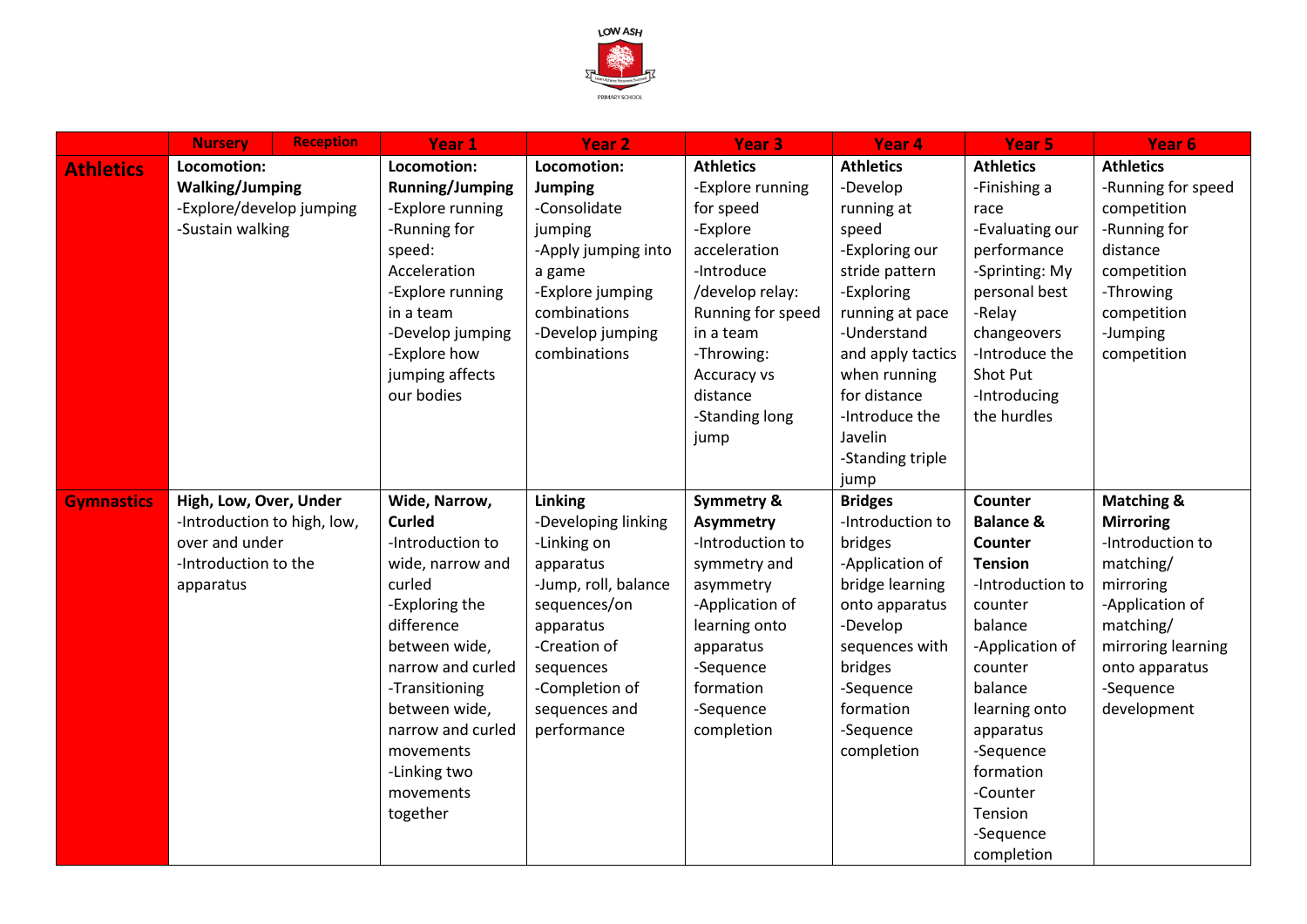

| <b>Dance 1</b> | <b>Ourselves</b>        | <b>Growing</b>                     | PRIMARY SCHOOL<br>Water | <b>Wild Animals</b> | Cats               | <b>Greeks</b>     | <b>Carnival</b>     |
|----------------|-------------------------|------------------------------------|-------------------------|---------------------|--------------------|-------------------|---------------------|
|                | -Responding in movement | -Responding to                     | -Responding to          | -Responding to      | -Responding to     | -Exploring the    | -Performing with    |
|                | to words and music      | rhythm                             | stimuli                 | stimuli             | stimuli working    | Greeks using      | technical control   |
|                | -Creating their own     | -Introduction to                   | -Developing whole       | -Developing         | together           | compositional     | and rhythm in a     |
|                | movement                | motifs                             | group movement          | character dance     | -Extending         | principles        | group               |
|                |                         | -Creating motifs                   | -Improvisation and      | into a motif        | sequences with     | -Extending        | -Creating rhythmic  |
|                |                         | -Creating                          | physical                | -Developing         | a partner in       | sequences with    | patterns using the  |
|                |                         | movement                           | descriptions            | sequences with a    | character          | a partner using   | body                |
|                |                         | sequences                          | -Creating               | partner in          | -Exploring two     | compositional     | -Experiencing dance |
|                |                         | -Relationships and                 | contrasting             | character that      | contrasting        | principles        | from a different    |
|                |                         | performance                        | movement                | show                | -Relationships     | -Creating         | culture             |
|                |                         |                                    | sequences               | relationships       | and interlinking   | movement          | -Chorographical     |
|                |                         |                                    | -Sequences,             | -Extending          | dance moves        | using             | elements including  |
|                |                         |                                    | relationships and       | sequences with a    |                    | improvisation     | still imagery       |
|                |                         |                                    | performance             | partner in          |                    | where             |                     |
|                |                         |                                    |                         | character           |                    | movement is       |                     |
|                |                         |                                    |                         |                     |                    | reactive          |                     |
|                |                         |                                    |                         |                     |                    |                   |                     |
| <b>Dance 2</b> | <b>Nursery Rhymes</b>   | The Zoo                            | <b>Exploring</b>        | Weather             | Space              | <b>The Circus</b> | <b>Titanic</b>      |
|                |                         |                                    |                         |                     |                    |                   |                     |
|                | -Moving in sequence     | -Exploring                         | -Responding to          | -Responding to      | -Extending         | -Developing       | -Creating rhythmic  |
|                | -Exploring character    | expression                         | stimuli                 | stimuli, extreme    | sequences with     | character         | patterns using our  |
|                | movements               | -Developing our                    | -Developing our         | weather             | a partner in       | movements         | body                |
|                |                         | movements,                         | motif with              | -Developing         | character          | linked to 19th    | -Extending our      |
|                |                         | adding                             | expression and          | thematic dance      | -Developing        | Century           | choreography        |
|                |                         | movements                          | emotion                 | into a motif        | sequences with     | prejudices        | through controlled  |
|                |                         | together                           | -Applying               | -Extending dance    | a partner in       | -Creating         | movements,          |
|                |                         | -Responding to a                   | choreography in our     | to create           | character that     | movements to      | character emotion   |
|                |                         | rhythm:                            | motifs                  | sequences with a    | show               | represent         | and expression      |
|                |                         | Introducing                        | -Extending our          | partner             | relationships      | different         | -Explore the        |
|                |                         | partner work                       | motifs                  | -Developing         | and interlinking   | characters and    | relationships       |
|                |                         | -Creating an                       | -Sequences,             | sequences with a    | dance moves        | performers in a   | between characters  |
|                |                         | animal sequence                    | relationships and       | partner             | -Sequences,        | 19th Century      | applying character  |
|                |                         | motifs                             | performance             |                     | relationships,     | circus            | emotion and         |
|                |                         | -Exploring                         |                         |                     | choreography       | -Extending our    | expression          |
|                |                         | relationships<br>within our motifs |                         |                     | and<br>performance | Performance       |                     |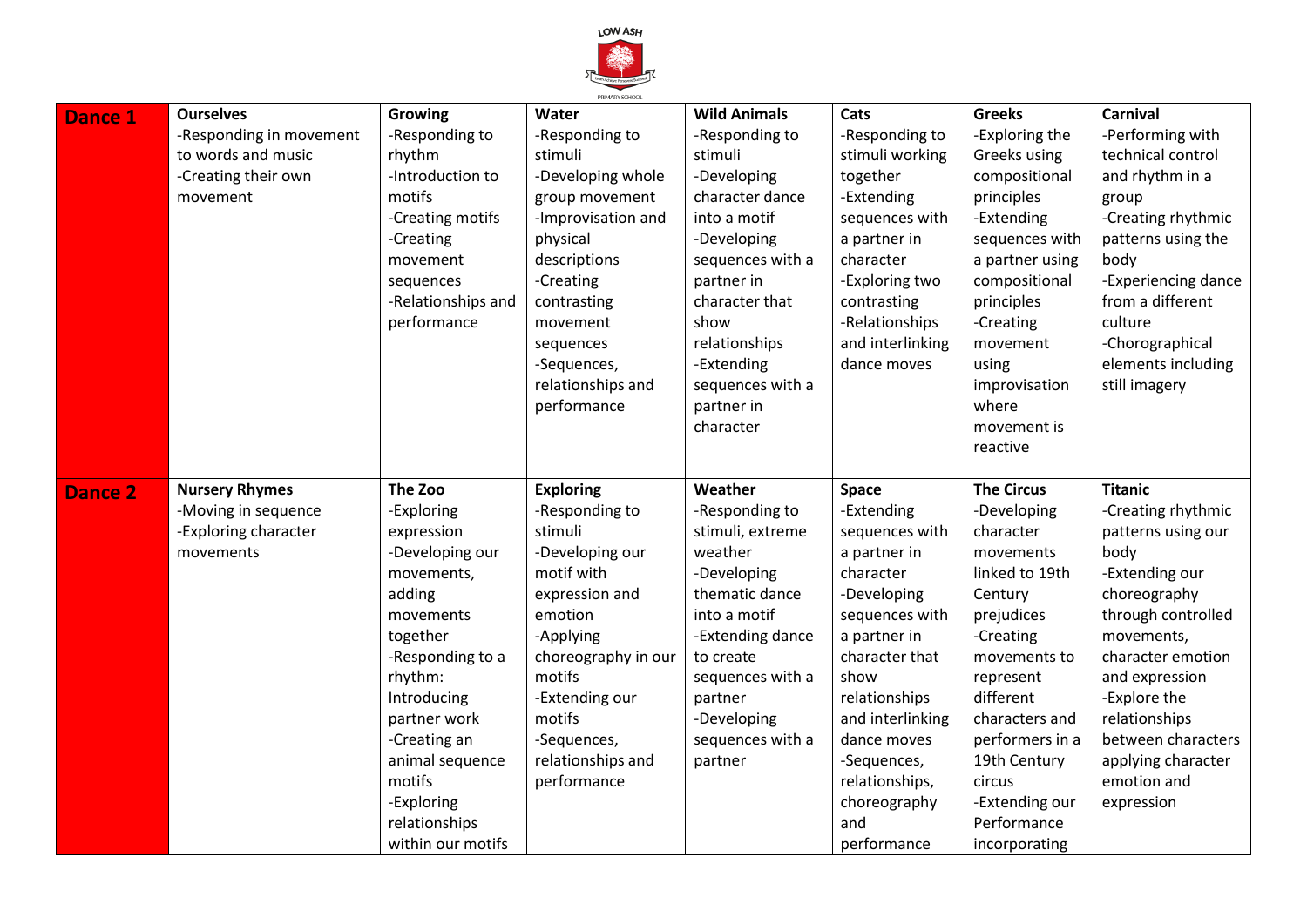

|                 |                                                   |                            | PRIMARY SCHOOL             |                    |                    |                  |                       |
|-----------------|---------------------------------------------------|----------------------------|----------------------------|--------------------|--------------------|------------------|-----------------------|
|                 |                                                   |                            |                            |                    |                    | props and        |                       |
|                 |                                                   |                            |                            |                    |                    | apparatus        |                       |
|                 |                                                   |                            |                            |                    |                    | linked to the    |                       |
|                 |                                                   |                            |                            |                    |                    | variety of       |                       |
|                 |                                                   |                            |                            |                    |                    | performers       |                       |
| Games-          | <b>Ball Skills Hands 2</b>                        | <b>Ball Skills Hands 2</b> | <b>Ball Skills Hands 2</b> | <b>Cricket</b>     | <b>Cricket</b>     | <b>Cricket</b>   | <b>Cricket</b>        |
| <b>Striking</b> | -Explore throwing overarm                         | -Introduce                 | -Develop underarm          | -Understand the    | -Develop an        | -Refine batting, | -Consolidate          |
|                 | and underarm                                      | throwing with              | throwing                   | concept of batting | understanding      | understand and   | batting/              |
| and             | -Explore rolling, stopping a                      | accuracy                   | -Apply underarm            | and fielding       | of batting and     | develop batting  | fielding/bowling      |
| <b>Fielding</b> | ball and catching                                 | -Apply throwing            | throwing to win a          | -Introduce         | fielding           | and bowling      | -Create, understand   |
| (Cricket)       |                                                   | with accuracy in a         | game                       | throwing overarm   | -Introduce         | tactics          | and apply             |
|                 |                                                   | team Introduce             | -Apply underarm            | -Introduce         | bowling            | -Refine fielding | attacking/            |
|                 |                                                   | stopping a ball            | throwing to beat an        | throwing           | underarm           | stooping,        | defensive tactics in  |
|                 |                                                   | -Develop sending           | opponent                   | underarm           | -Develop           | catching and     | game                  |
|                 |                                                   | (rolling) skills to        | -Introduce overarm         | -Introduce         | stopping and       | throwing         |                       |
|                 |                                                   | score a point              | throwing                   | catching           | returning the      | -Combine         |                       |
|                 |                                                   | -Consolidate               |                            | -Striking with     | ball               | bowling and      |                       |
|                 |                                                   | sending and                |                            | intent             | -Develop           | fielding         |                       |
|                 |                                                   | stopping to win a          |                            |                    | retrieving and     | creating and     |                       |
|                 |                                                   | game                       |                            |                    | returning the      | applying tactics |                       |
|                 |                                                   |                            |                            |                    | ball               | -Introduce       |                       |
|                 |                                                   |                            |                            |                    | -Striking the ball | umpiring and     |                       |
|                 |                                                   |                            |                            |                    | at different       | scoring          |                       |
|                 |                                                   |                            |                            |                    | angels and         |                  |                       |
|                 |                                                   |                            |                            |                    | speeds             |                  |                       |
|                 | <b>Ball Skills Hands 2</b>                        | <b>Ball Skills Hands 2</b> | <b>Ball Skills Hands 2</b> | <b>Rounders</b>    | <b>Rounders</b>    | <b>Rounders</b>  | <b>Rounders</b>       |
| Games-          | -Explore throwing                                 | -Introduce                 | -Develop underarm          | -Introduce to      | -Develop           | -Develop         | -Introduction to full |
| <b>Striking</b> | overarm and underarm                              | throwing with              | throwing                   | rounders           | fielding bowling   | fielding tactics | rounders              |
| and             |                                                   | accuracy                   | -Apply underarm            | -Introduce         | with a backstop    | maximising       | -Consolidate          |
| <b>Fielding</b> | -Explore rolling, stopping<br>a ball and catching | -Apply throwing            | throwing to win a          | overarm throwing   | -Introduce         | players          | fielding tactics      |
|                 |                                                   | with accuracy in a         | game                       | -Apply overarm     | batting; how       | -Understand      | -Refine our           |
| (Rounders)      |                                                   | team                       | -Apply underarm            | and underarm       | -Develop           | what happens if  | understanding of      |
|                 |                                                   | -Introduce                 | throwing to beat an        | throwing           | batting; where     | the batter       | what happens if the   |
|                 |                                                   | stopping a ball            | opponent                   | -Introduce         | and why            | misses the ball  | batter misses or      |
|                 |                                                   |                            | -Introduce overarm         |                    |                    |                  | hits the ball         |
|                 |                                                   |                            |                            | stopping the ball  |                    |                  |                       |
|                 |                                                   |                            | throwing                   |                    |                    |                  | backwards             |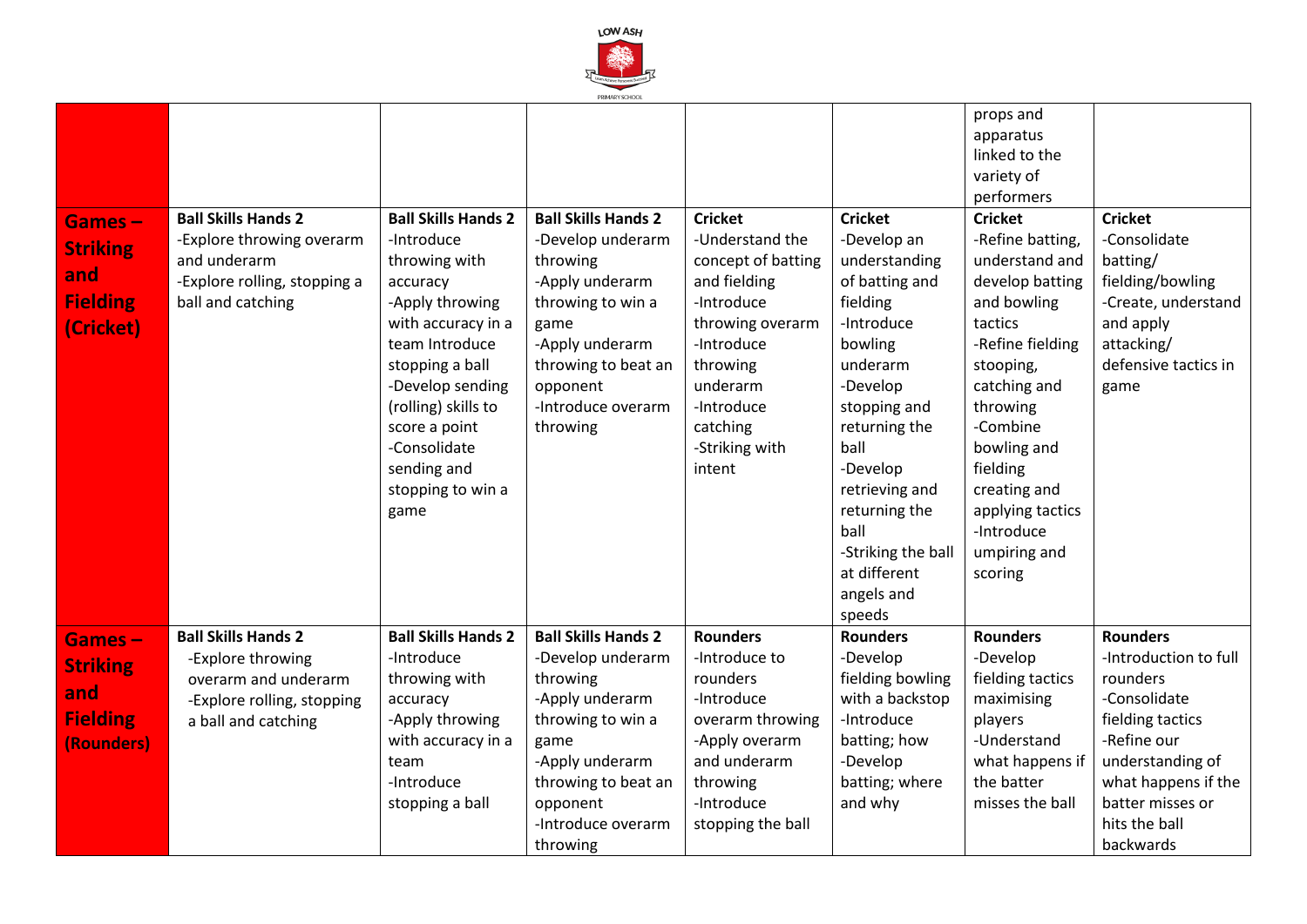

|                                         |                                                                                                                                                               | -Develop sending<br>(rolling) skills to<br>score a point<br>-Consolidate<br>sending and<br>stopping to win a<br>game                                                                                                        | PRIMARY SUHUUL                                                                                                                                                                                                                                                             | -Application of<br>stopping the ball<br>in a game                                                                                                                                                                         | -Introduce and<br>apply basic<br>fielding tactics                                                                                                                        | -Refine fielding<br>tactics, what<br>players where?<br>-Applying<br>tactics in mini<br>games                                                                                                                                                                | -Batting<br>considerations                                                                                                                                                                                                                     |
|-----------------------------------------|---------------------------------------------------------------------------------------------------------------------------------------------------------------|-----------------------------------------------------------------------------------------------------------------------------------------------------------------------------------------------------------------------------|----------------------------------------------------------------------------------------------------------------------------------------------------------------------------------------------------------------------------------------------------------------------------|---------------------------------------------------------------------------------------------------------------------------------------------------------------------------------------------------------------------------|--------------------------------------------------------------------------------------------------------------------------------------------------------------------------|-------------------------------------------------------------------------------------------------------------------------------------------------------------------------------------------------------------------------------------------------------------|------------------------------------------------------------------------------------------------------------------------------------------------------------------------------------------------------------------------------------------------|
| Games-<br><b>Invasion</b><br>(football) | <b>Ball Skills Feet</b><br>-Explore and develop<br>moving with a ball using<br>our feet<br>-Understand dribbling<br>-Develop dribbling against<br>an opponent | <b>Ball Skills Feet</b><br>-Develop moving<br>the ball using the<br>feet<br>-Apply dribbling<br>into games<br>-Consolidate<br>dribbling<br>-Explore kicking<br>(passing)<br>-Apply kicking<br>(passing) to score<br>a point | <b>Ball Skills Feet</b><br>-Develop<br>dribbling/passing/<br>receiving, keeping<br>possession<br>-Combine dribbling,<br>passing and<br>receiving, keeping<br>possession/to score<br>a point<br>-Apply dribbling,<br>passing and<br>receiving as a team<br>to score a point | <b>Football</b><br>Introduce/develop<br>dribbling keeping<br>control<br>-Introduce passing<br>and receiving<br>-Combine<br>dribbling and<br>passing to create<br>space<br>-Develop passing,<br>receiving and<br>dribbling | <b>Football</b><br>-Refine dribbling<br>-Turning<br>-Refine passing<br>and receiving<br>-Develop<br>passing and<br>dribbling<br>creating space<br>-Introduce<br>shooting | <b>Football</b><br>-Refine<br>dribbling and<br>passing to<br>maintain<br>possession<br>-Introduce and<br>develop<br>defending<br>-Develop<br>shooting<br>-Refine<br>attacking skills,<br>passing,<br>dribbling and<br>shooting,<br>introduce<br>officiating | <b>Football</b><br>-Consolidate<br>keeping possession,<br>develop officiating<br>-Consolidate<br>defending<br>-Organise<br>formations and<br>manage teams<br>-Organise<br>formations decide<br>tactics, manage<br>reams and officiate<br>games |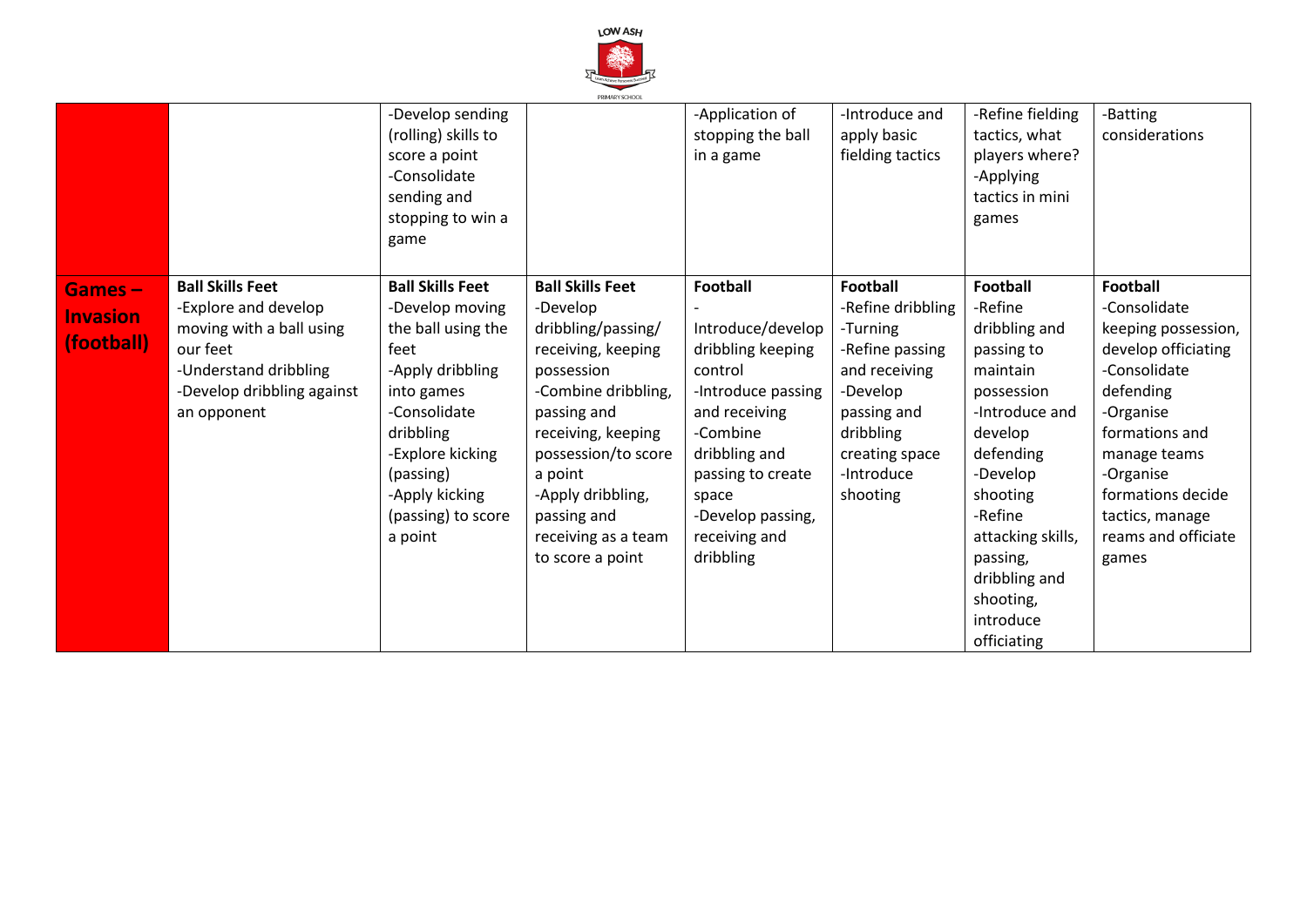

| Games-          | <b>Locomotion: Walking</b>   | Locomotion/Ball            | PRIMARY SCHOOL<br>Locomotion/Ball | <b>Tag Rugby</b>   | <b>Tag Rugby</b> | <b>Tag Rugby</b> | <b>Tag Rugby</b>    |
|-----------------|------------------------------|----------------------------|-----------------------------------|--------------------|------------------|------------------|---------------------|
|                 | -Explore/develop walking in  | <b>Skills Hands</b>        | <b>Skills Hands</b>               | -Introduce moving  | -Develop         | -Refine passing  | -Consolidate        |
| <b>Invasion</b> | different pathways           | -Explore running           | -Explore/develop                  | with the ball,     | passing, moving  | and moving to    | passing and moving  |
| tag             | -Apply walking into a game   | -Apply running             | dodging Apply                     | passing and        | and creating     | create           | -Consolidate        |
| rugby)          |                              | into a game                | dodging: Explore                  | receiving          | space            | attacking        | defending           |
|                 |                              | -Explore running           | attacking and                     | -Introduce tagging | -Apply learning  | opportunities    | -Create, understand |
|                 |                              | at different               | defending                         | Create space       | to 3v3 mini      | -Explore         | and apply           |
|                 |                              | speeds                     | -Apply dodging in                 | when attacking     | games            | different passes | attacking/defending |
|                 |                              | -Combine sending           | teams                             | -Develop passing   | -Develop         | that can be      | tactics in game     |
|                 |                              | and receiving skills       | -Develop passing                  | and moving         | defending in     | used to outwit   | situations          |
|                 |                              |                            | and receiving                     | -Combine           | game situations  | defenders        | -Consolidate        |
|                 |                              |                            | -Combine passing                  | passing/moving to  | -Combine         | -Refine          | attacking and       |
|                 |                              |                            | and receiving,                    | create attacking   | passing and      | defending as a   | defending in mini   |
|                 |                              |                            | keeping possession                | opportunities      | moving to        | team             | games               |
|                 |                              |                            | -Combine passing                  |                    | create an attack | -Create and      |                     |
|                 |                              |                            | and receiving to                  |                    | and score        | apply            |                     |
|                 |                              |                            | score a point                     |                    |                  | defending        |                     |
|                 |                              |                            |                                   |                    |                  | tactics.         |                     |
|                 |                              |                            |                                   |                    |                  | -Develop         |                     |
|                 |                              |                            |                                   |                    |                  | officiating      |                     |
| <b>Games-</b>   | <b>Ball Skills Hands 1</b>   | <b>Ball Skills Hands 1</b> | <b>Ball Skills Hands 1</b>        | <b>Netball</b>     | <b>Netball</b>   | <b>Netball</b>   | <b>Netball</b>      |
| <b>Invasion</b> | -Explore pushing and rolling | -Introduce                 | -Develop passing                  | -Introduce         | -Refine passing  | -Refine passing  | -Consolidate        |
|                 | -Combine pushing and         | sending with               | and receiving                     | passing, receiving | and receiving    | and receiving    | keeping possession, |
| (netball)       | rolling                      | control                    | -Combine passing                  | and creating       | -Develop         | -Apply passing,  | develop officiating |
|                 |                              | -Introduce aiming          | and receiving,                    | space              | passing and      | footwork and     | -Consolidate        |
|                 |                              | with accuracy              | keeping possession                | -Develop/combine   | dribbling        | shooting into    | defending           |
|                 |                              | -Introduce power           | -Develop passing                  | passing and        | creating space   | mini games,      | -Create, understand |
|                 |                              | and speed when             | and receiving to                  | moving             | -Develop         | introduce        | and apply           |
|                 |                              | sending a ball             | score a point                     | -Combine/develop   | passing, moving  | officiating      | attacking/defending |
|                 |                              |                            | -Combine passing                  | passing and        | and shooting     | -Introduce       | tactics in game     |
|                 |                              | Introduce/develop          | and receiving to                  | shooting           | -Refine passing  | defending        | situations          |
|                 |                              | stopping,                  | score a point                     |                    | and shooting     | -Explore the     |                     |
|                 |                              | combining                  |                                   |                    | -Develop         | function of      |                     |
|                 |                              | sending skills             |                                   |                    | footwork         | other passing    |                     |
|                 |                              | -Combine sending           |                                   |                    |                  | styles           |                     |
|                 |                              | and receiving skills       |                                   |                    |                  |                  |                     |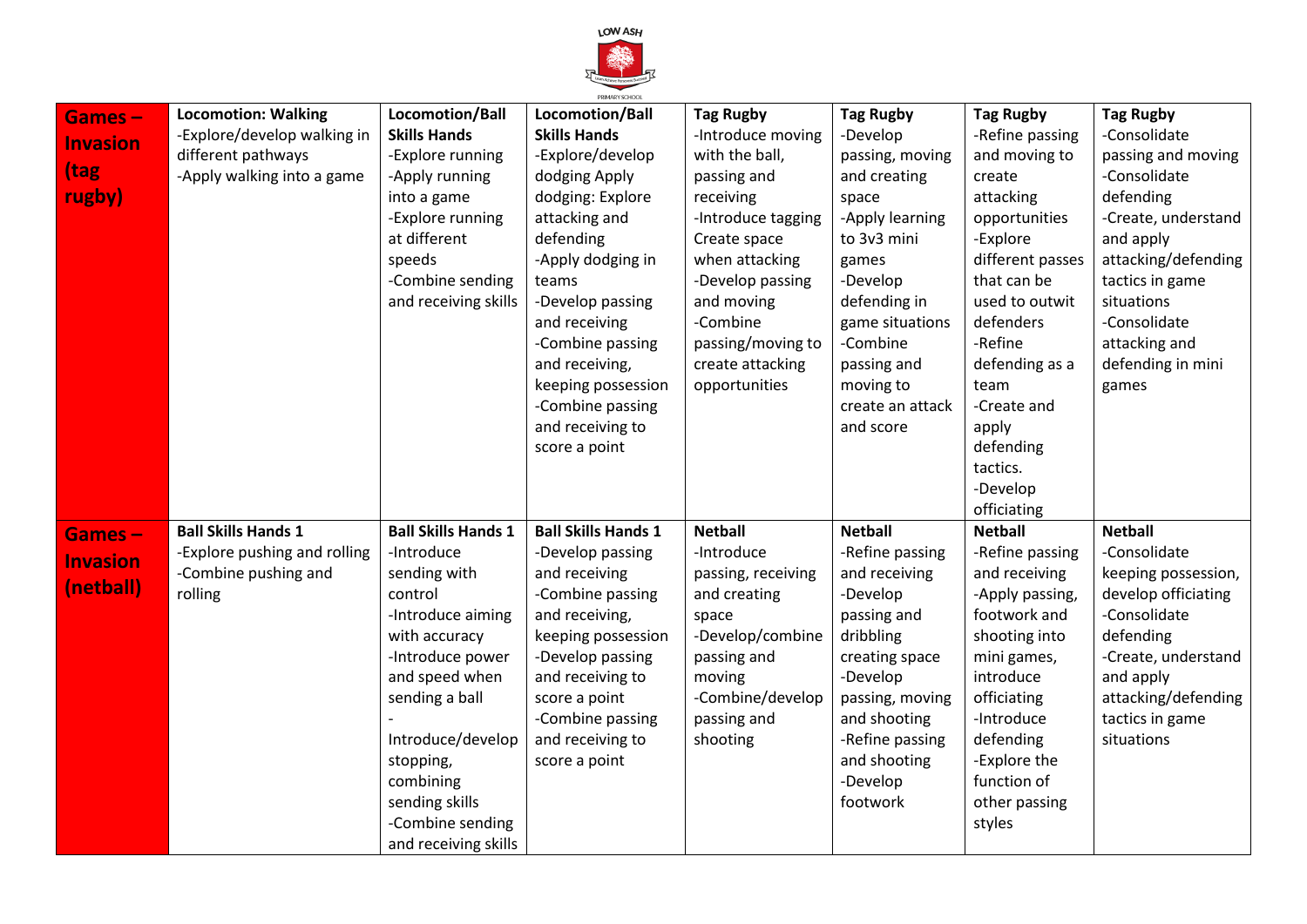

| <b>Games-</b><br><b>Invasion</b><br>(handball) | <b>Ball Skills Hands 1</b><br>-Explore pushing and rolling<br>-Combine pushing and<br>rolling                                                 | <b>Ball Skills Hands 1</b><br>-Introduce<br>sending with<br>control<br>-Introduce aiming<br>with accuracy<br>-Introduce power<br>and speed when<br>sending a ball<br>Introduce/develop<br>stopping,<br>combining<br>sending skills<br>-Combine sending<br>and receiving skills | <b>Ball Skills Hands 1</b><br>-Develop passing<br>and receiving<br>-Combine passing<br>and receiving,<br>keeping possession<br>-Develop passing<br>and receiving to<br>score a point<br>-Combine passing<br>and receiving to<br>score a point                      | <b>Handball</b><br>-Introduce<br>passing, receiving<br>and creating<br>space<br>-Develop passing<br>and moving<br>-Combine passing<br>and moving<br>-Introduce<br>shooting<br>-Develop passing<br>and shooting                                  | <b>Handball</b><br>-Refine passing<br>and receiving<br>-Develop<br>passing and<br>creating space<br>-Develop<br>passing, moving<br>and shooting<br>-Combine<br>passing and<br>shooting<br>-Introduce<br>defending                      | <b>Handball</b><br>-Refine passing<br>and receiving<br>-Develop<br>passing and<br>creating space<br>-Develop<br>passing, moving<br>and shooting<br>-Combine<br>passing and<br>shooting<br>-Introduce<br>defending                | <b>Handball</b><br>-Consolidate<br>keeping possession,<br>develop officiating<br>-Understand and<br>apply defending<br>tactics in game<br>situations<br>-Consolidate<br>defensive tactics;<br>understand and<br>apply defensive<br>tactics in game<br>scenarios            |
|------------------------------------------------|-----------------------------------------------------------------------------------------------------------------------------------------------|--------------------------------------------------------------------------------------------------------------------------------------------------------------------------------------------------------------------------------------------------------------------------------|--------------------------------------------------------------------------------------------------------------------------------------------------------------------------------------------------------------------------------------------------------------------|-------------------------------------------------------------------------------------------------------------------------------------------------------------------------------------------------------------------------------------------------|----------------------------------------------------------------------------------------------------------------------------------------------------------------------------------------------------------------------------------------|----------------------------------------------------------------------------------------------------------------------------------------------------------------------------------------------------------------------------------|----------------------------------------------------------------------------------------------------------------------------------------------------------------------------------------------------------------------------------------------------------------------------|
| Games-<br><b>Invasion</b><br>(Basketball)      | <b>Ball Skills Hands 1</b><br>-Explore pushing, rolling<br>and bouncing<br>-Explore bouncing into<br>space<br>-Combine pushing and<br>rolling | <b>Ball Skills Hands 1</b><br>-Introduce<br>sending<br>(bouncing) with<br>control<br>-Introduce aiming<br>with accuracy<br>-Introduce power<br>and speed when<br>sending a ball<br>Introduce/develop<br>stopping,<br>combining<br>sending skills                               | <b>Ball Skills Hands 1</b><br>-Develop<br>dribbling/passing<br>and receiving<br>-Combine dribbling,<br>passing and<br>receiving, keeping<br>possession<br>-Develop<br>dribbling/passing<br>and receiving to<br>score a point<br>-Combine dribbling,<br>passing and | <b>Basketball</b><br>-Introduce<br>dribbling; keeping<br>control<br>-Introduce passing<br>and receiving<br>-Combine<br>dribbling and<br>passing to create<br>space<br>-Develop passing,<br>receiving and<br>dribbling<br>-Introduce<br>shooting | <b>Basketball</b><br>-Refine dribbling<br>-Refine passing<br>and receiving<br>-Refine passing<br>and dribbling<br>creating space<br>-Refine passing<br>and dribbling<br>creating<br>shooting<br>opportunities<br>-Introduce<br>marking | <b>Basketball</b><br>-Recap and<br>refine dribbling<br>and passing to<br>create<br>attacking<br>opportunities<br>-Develop<br>marking Refine<br>shooting<br>-Refine<br>attacking skills,<br>passing,<br>dribbling and<br>shooting | <b>Basketball</b><br>-Consolidate<br>keeping possession,<br>develop officiating<br>-Consolidate<br>defending<br>-Create, understand<br>and apply attacking<br>tactics in game<br>situations<br>-Create, understand<br>and apply<br>defending tactics in<br>game situations |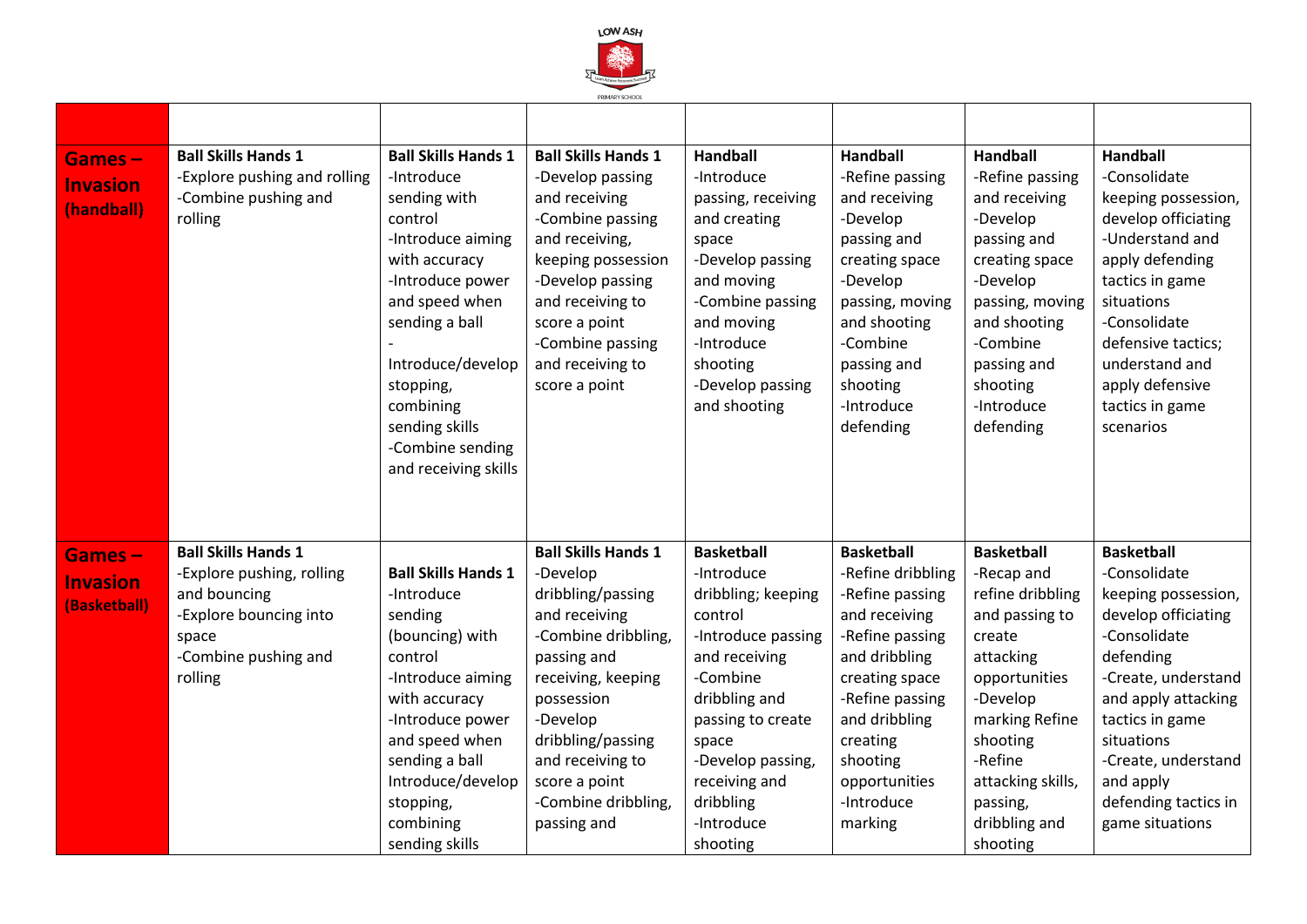

| Games-                      | <b>Game for Understanding</b>                                                    | -Combine sending<br>and receiving skills<br><b>Games For</b>                                                                                                                                  | PRIMARY SCHOOL<br>receiving to score a<br>point<br><b>Games For</b>                                                                                                        | Hockey                                                                                                                                                                                                                     | Hockey                                                                                                                                                                                                                                                                                   | introduce<br>officiating<br>Hockey                                                                                                                                                                                                                                                                         | Hockey                                                                                                                                                                              |
|-----------------------------|----------------------------------------------------------------------------------|-----------------------------------------------------------------------------------------------------------------------------------------------------------------------------------------------|----------------------------------------------------------------------------------------------------------------------------------------------------------------------------|----------------------------------------------------------------------------------------------------------------------------------------------------------------------------------------------------------------------------|------------------------------------------------------------------------------------------------------------------------------------------------------------------------------------------------------------------------------------------------------------------------------------------|------------------------------------------------------------------------------------------------------------------------------------------------------------------------------------------------------------------------------------------------------------------------------------------------------------|-------------------------------------------------------------------------------------------------------------------------------------------------------------------------------------|
| <b>Invasion</b><br>(hockey) | -Taking turns/keeping the<br>score<br>-Understanding and playing<br>by the rules | <b>Understanding</b><br>-Understanding<br>the principles of<br>attack/defence<br>-Applying<br>attacking/<br>defending<br>principles into a<br>game<br>-Consolidate<br>attacking/<br>defending | Understanding<br>Attacking/defending<br>as a team<br>-Understanding the<br>transition between<br>defence and attack<br>-Create and apply<br>attacking/defensive<br>tactics | -Introduce<br>dribbling; keeping<br>control<br>-Introduce passing<br>and receiving<br>-Combine<br>dribbling and<br>passing to create<br>space<br>-Develop passing,<br>receiving and<br>dribbling<br>-Introduce<br>shooting | -Refine dribbling<br>and passing<br>-Develop<br>shooting;<br>combine passing<br>and dribbling to<br>create shooting<br>opportunities<br>-Develop<br>passing and<br>dribbling<br>creating space<br>for attacking<br>opportunities<br>-Introduce<br>defending;<br>blocking and<br>tackling | -Develop<br>defending;<br>block and<br>tacking<br>-Recap and<br>refine dribbling<br>and passing to<br>create<br>attacking<br>opportunities<br>-Refine<br>attacking skills,<br>passing<br>dribbling and<br>shooting<br>-Refine<br>defending skills<br>developing<br>transition from<br>defence to<br>attack | -Consolidate<br>keeping possession,<br>develop officiating<br>-Consolidate<br>defending<br>-Create, understand<br>and apply<br>attacking/defending<br>tactics in game<br>situations |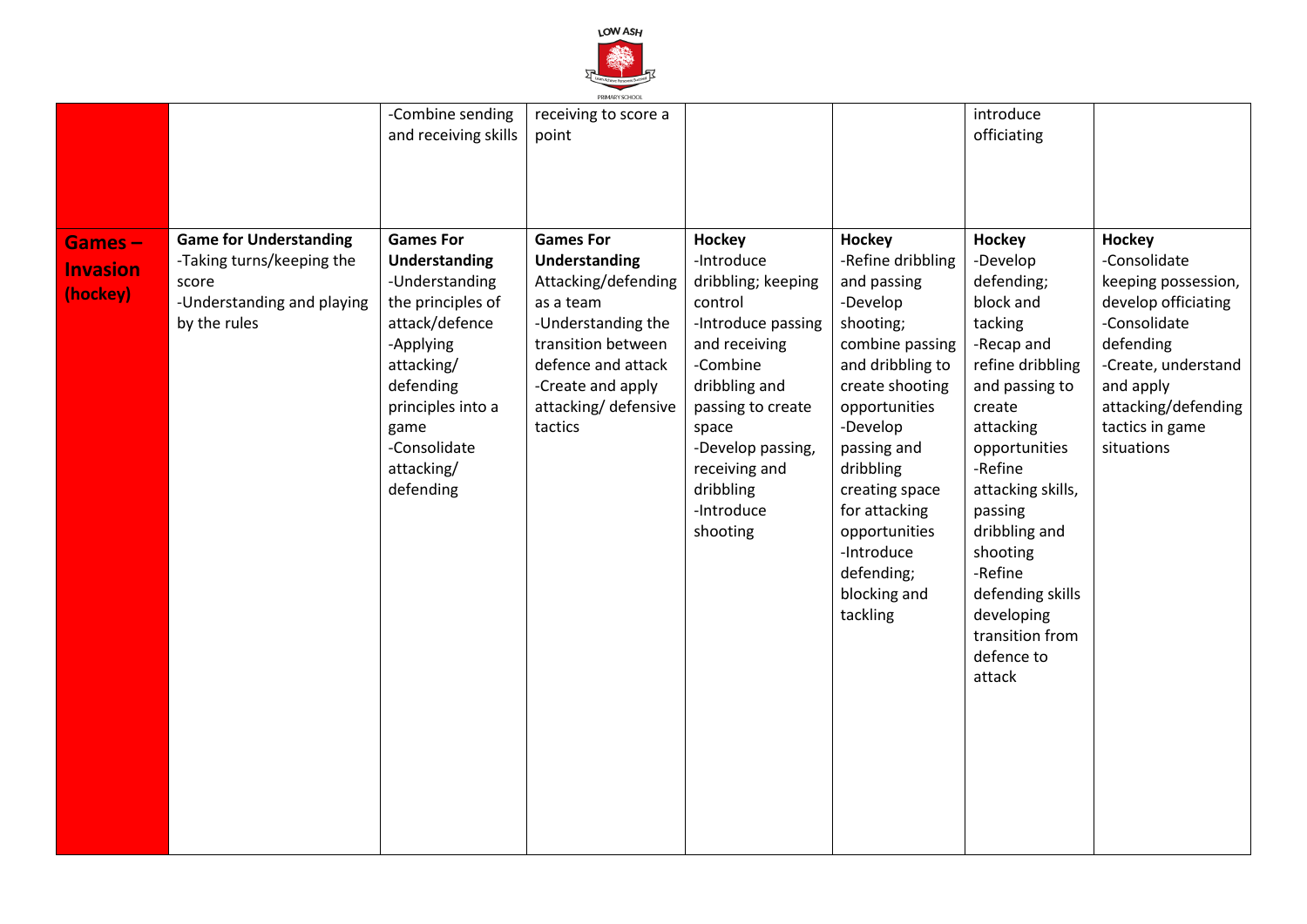

| N/A<br>N/A<br>N/A<br>N/A<br>-Perform safe<br>-Perform safe<br>N/A<br><b>Swimming</b><br>self-rescue in<br>self-rescue in                                                        | -Perform safe self-  |
|---------------------------------------------------------------------------------------------------------------------------------------------------------------------------------|----------------------|
|                                                                                                                                                                                 |                      |
|                                                                                                                                                                                 | rescue in different  |
| different water<br>different water                                                                                                                                              | water based          |
| based situations<br>based                                                                                                                                                       | situations           |
| -Swim<br>situations                                                                                                                                                             | -Swim competently,   |
| -Swim<br>competently,                                                                                                                                                           | confidently and      |
| confidently and<br>competently,                                                                                                                                                 | proficiently over a  |
| confidently and<br>proficiently over                                                                                                                                            | distance of at       |
| proficiently<br>a distance of at                                                                                                                                                | least 25 metres      |
| least 25 metres<br>over a distance                                                                                                                                              | -Use a range of      |
| of at least 25<br>-Use a range of                                                                                                                                               | strokes effectively, |
| strokes<br>metres                                                                                                                                                               | for example, front   |
| effectively, for<br>-Use a range of                                                                                                                                             | crawl, backstroke    |
| example, front<br>strokes                                                                                                                                                       | and breaststroke.    |
| crawl,<br>effectively, for                                                                                                                                                      |                      |
| backstroke and<br>example, front                                                                                                                                                |                      |
| breaststroke.<br>crawl,                                                                                                                                                         |                      |
| backstroke and                                                                                                                                                                  |                      |
| breaststroke.                                                                                                                                                                   |                      |
| <b>Team Building</b><br><b>Communication &amp;</b><br><b>Games For Understanding</b><br><b>Team Building</b><br><b>Problem Solving</b><br><b>Orienteering</b><br><b>Outdoor</b> | <b>Orienteering</b>  |
| -Taking turns/keeping the<br>-Introducing<br>-Develop teamwork<br><b>Tactics</b><br>-Introduce the<br>-Focus on                                                                 | -Orientate a map     |
| and<br>teamwork<br>-Explore simple<br>-Creating and<br>cooperation and<br>concept and<br>score                                                                                  | and locate points    |
| <b>Adventure</b><br>-Understanding and playing<br>strategies<br>applying simple<br>meaning of<br>-Building trust and<br>responsibility                                          | on the map in a set  |
| by the rules<br>-Problem solving:<br>-Develop<br>developing<br>tactics<br>orienteering                                                                                          | order                |
| Consolidate<br>-Introduce the<br>communication<br>-Developing<br>communication                                                                                                  | -Consolidate pupils  |
| -Cooperation and<br>teamwork<br>leadership<br>and<br>concept of                                                                                                                 | understanding of     |
| -Developing<br>collaboration<br>reading a map<br>communication                                                                                                                  | how to orientate a   |
| -Understand<br>or a plan, being<br>communication as                                                                                                                             | map, locate points   |
| able to use a<br>a team $/$<br>why motivating                                                                                                                                   | on the map, then     |
| collaborate<br>each other is<br>key correctly to                                                                                                                                | travel to them,      |
| effectively as a<br>help us<br>important when                                                                                                                                   | recording what they  |
| working in a<br>team<br>navigate                                                                                                                                                | find                 |
| -Create defending<br>team                                                                                                                                                       |                      |
| and attacking                                                                                                                                                                   |                      |
| tactics as a team                                                                                                                                                               |                      |
|                                                                                                                                                                                 |                      |
|                                                                                                                                                                                 |                      |